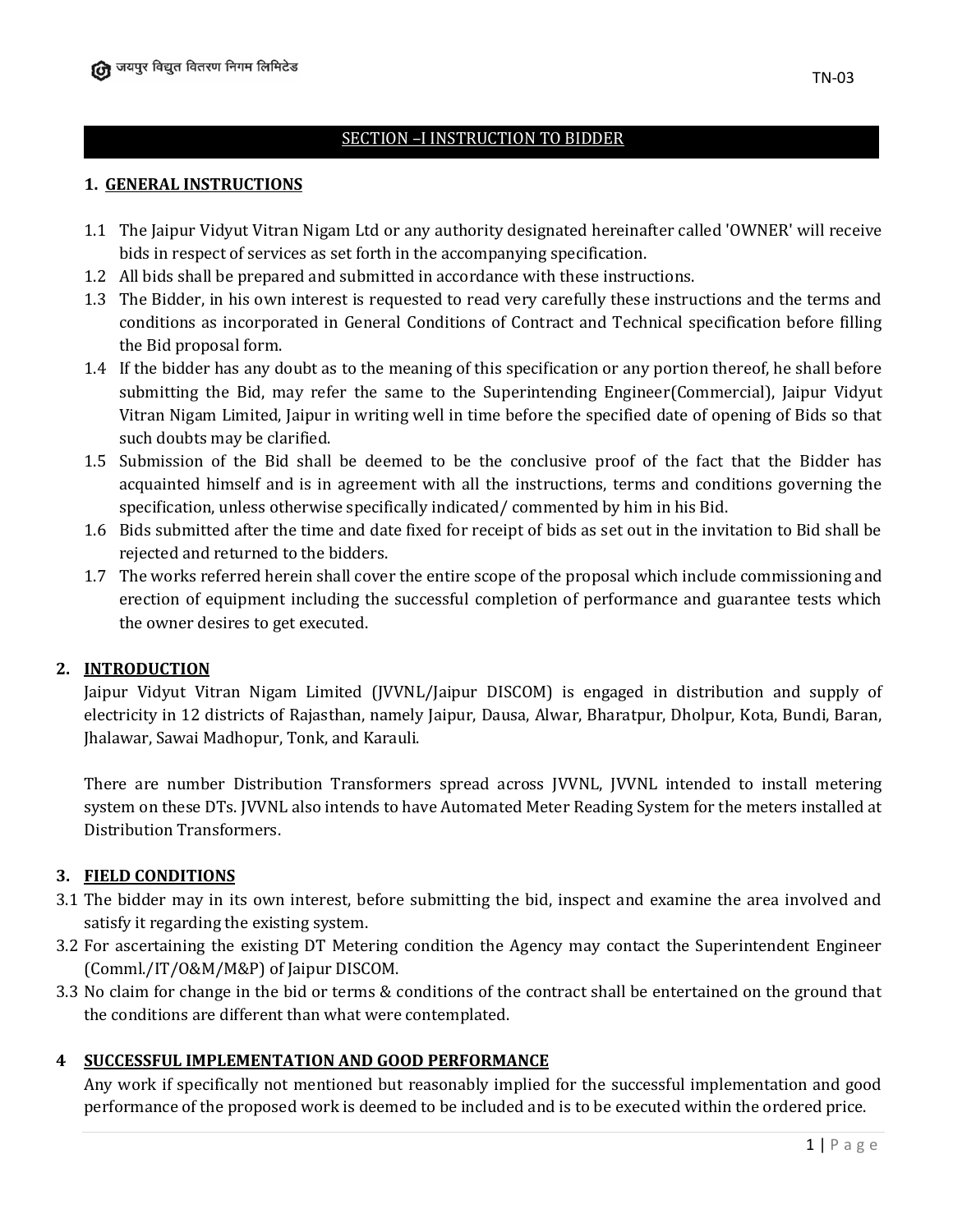### **5 PREPARATION OF BIDDING DOCUMENT**

### 5.1 **EARNEST MONEY DEPOSIT (EMD):**

- 5.1.1 The tenderer shall furnish Earnest Money of Rs. 42 Lacs Only **(Rupees forty two Lacs only)** 20% in the form of Banker Cheque / DD in the name of Accounts Officer (Cash), JVVNL Ltd., Jaipur and 80% in the form of Bank Guarantee shall be payable as per prescribed format.
- 5.1.2 The tenderers shall deposit the EMD in above said format to the Accounts Officer (Cash), JVVNL, Jaipur up to stipulated date & time, and obtain a receipt, thereof Accounts Officer (Cash) will be the custodian of the EMD.
- 5.1.3 Any tender not accompanied by a copy of the receipt for depositing earnest money (EMD) shall be rejected and the tender will not be opened.
- 5.1.4 In case of unsuccessful tenderers, the Earnest money will be refundable on production of the original receipt within a fortnight period after finalization of the tender. In case of successful tenderers the Earnest Money will be taken into account in arriving at the amount of the Security Deposit if vendor desire to furnish cash security deposit, however the security deposit if furnished, through bank guarantee the EMD will be released after acceptance of Security Bank Guarantee.
- 5.1.5 Request for adjustments/proposals for acceptance of Earnest Money deposits, if any, already lying with the Nigam in connection with some other bids/orders shall not be entertained.
- 5.1.6 No interest shall be payable on such deposits.
- 5.1.7 The JVVNL reserves the right to forfeit Earnest Money deposit or a part thereof in circumstance, which according to him indicate that the bidder is not earnest in accepting/executing any order placed under the specification.

### 5.2 **TENDER SPECIFICATION COST & TENDER PROCESSING FEE**

The bidders are permitted to download the bid document from websites [https://www.eproc.rajasthan.gov.in,](https://www.eproc.rajasthan.gov.in/) [www.jaipurdiscom.com](http://www.jaipurdiscom.com/) but must pay the cost of tender/bidding document Rs. 5,000/- (Rs. Five thousand only) [non-refundable] in Bank Draft payable to Accounts Officer (Cash), JVVNL, Jaipur and e-tender processing fee amounting to Rs. 1000/-(Rs. One thousand only) by DD in favour of M.D, RISL payable at Jaipur up to stipulated date & time in the office of Accounts Officer (Cash), Jaipur and obtain acknowledgement thereof. The processing fee will be sent to RISL by AO (Cash).

### **6 CLARIFICATIONS AND AMENDMENTS & DEVIATION FROM BIDDING DOCUMENT**

### 6.1 **CLARIFICATIONS TO THE BID DOCUMENT**

- 6.1.1 If the prospective bidder has any doubts as to the meaning of any portion of the bidding document, then he is allowed to refer the same to the tendering authority and get clarifications. He may do so by contacting the tendering authority in writing at the tendering authority's address indicated in the NIT.
- 6.1.2 The Tendering authority shall forward copies of its response to all Bidders who have acquired the Bidding Document directly from it and shall also place it on the website of JVVNL, including a description of the inquiry but without identifying its source.
- 6.1.3 Should the Tendering authority deem it necessary to amend the Bidding Document as a result of a clarification or otherwise, it shall do so by issuing a revised bidding document and/ or Addendum/ Corrigendum. If need be, the deadline for submission of Bids may also be extended in order to give reasonable time to the prospective Bidders to take into account the amendment.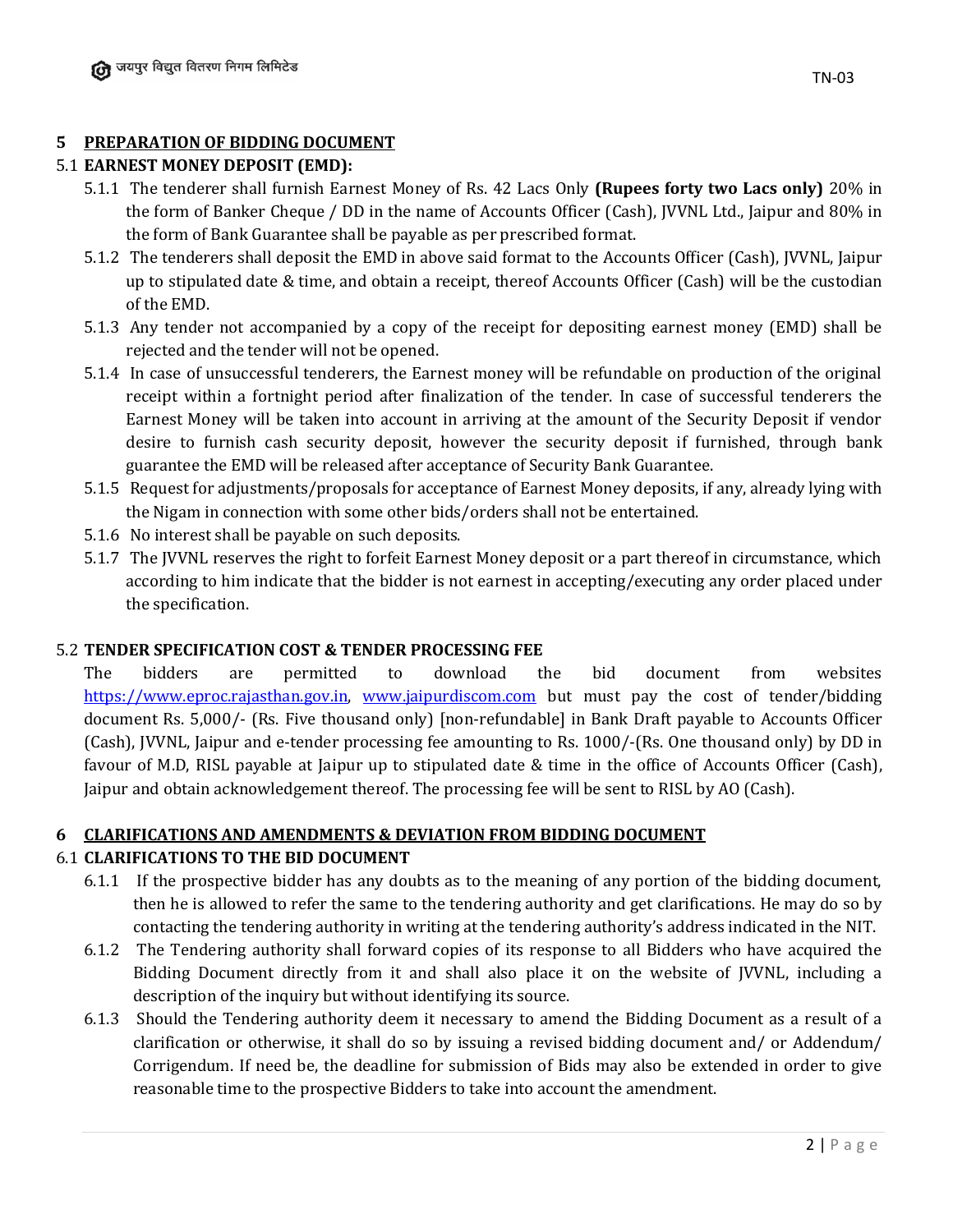#### 6.2 **AMENDMENT OF BIDDING DOCUMENT**

- 6.2.1 At any time prior to the deadline for submission of the Bids, the tendering authority may amend the Bidding document by issuing Corrigendum/Addendum.
- 6.2.2 Any Corrigendum/Addendum issued shall be a part of the Bidding document and shall be communicated through web portal in writing to all, who have purchased the Bidding document.
- 6.2.3 To give prospective Bidders reasonable time in which to take a Corrigendum/Addendum into account in preparing their Bids, the tendering authority may, at its discretion, extend the deadline for the submission of the Bids.
- 6.2.4 Any change in date of submission and opening of bids would be published on the websites mentioned in the NIT.

#### 6.3 **DEVIATION FROM BID DOCUMENTS**

The bid offer must include a separate statement indicating all deviations from the bid documents as per format enclosed at **Schedule-1**. All such deviations shall be clearly mentioned in **Schedule of Deviation**. JVVNL reserves the right to accept the deviation with financial implication or reject out rightly. Unless the deviations from the bid documents are specifically mentioned, it will be understood and agreed that the proposal is based on strict conformity to JVVNL's specifications in all respect and it will be assumed that all terms & conditions are acceptable to the Bidder.

#### **7 SUBMISSION AND OPENING OF BIDS**

#### 7.1 **COST OF BIDDING**

The Bidder shall bear all costs associated with the preparation and submission of its Bid, and the tendering authority shall not be responsible or liable for those costs, regardless of the conduct or outcome of the bidding process.

### 7.2 **LANGUAGE OF BIDS**

The Bid, as well as all correspondence and documents relating to the Bid exchanged by the Bidder and the tendering authority, shall be written only in English Language. Supporting documents and printed literature that are part of the Bid may be in another language provided they are accompanied by an accurate translation of the relevant passages in English/ Hindi language, in which case, for purposes of interpretation of the Bid, such translation shall govern.

### 7.3 **BIDS ARE TO BE SUBMITTED IN TWO PARTS**

**Part- A:** will contain (i) Tender Cost (ii) Tender processing fee (iii) EMD (iv) Supporting documents to ascertain the eligibility / qualification as per the PQR requirements of the tender (v) Technical offer comprising details & design of the proposed system(s) to meet out the work requirement together with its capabilities.

**Part- B:** will contain the financial offer for carrying out the scope of work defined for this project.

#### 7.4 **SUBMISSION OF PROPOSALS**

7.4.1 Bidder shall submit their bid in electronic format, digitally signed and stamped on each page by a responsible and authorized person. Bidder shall procure Digital Signature Certificate (DSC) as per IT act -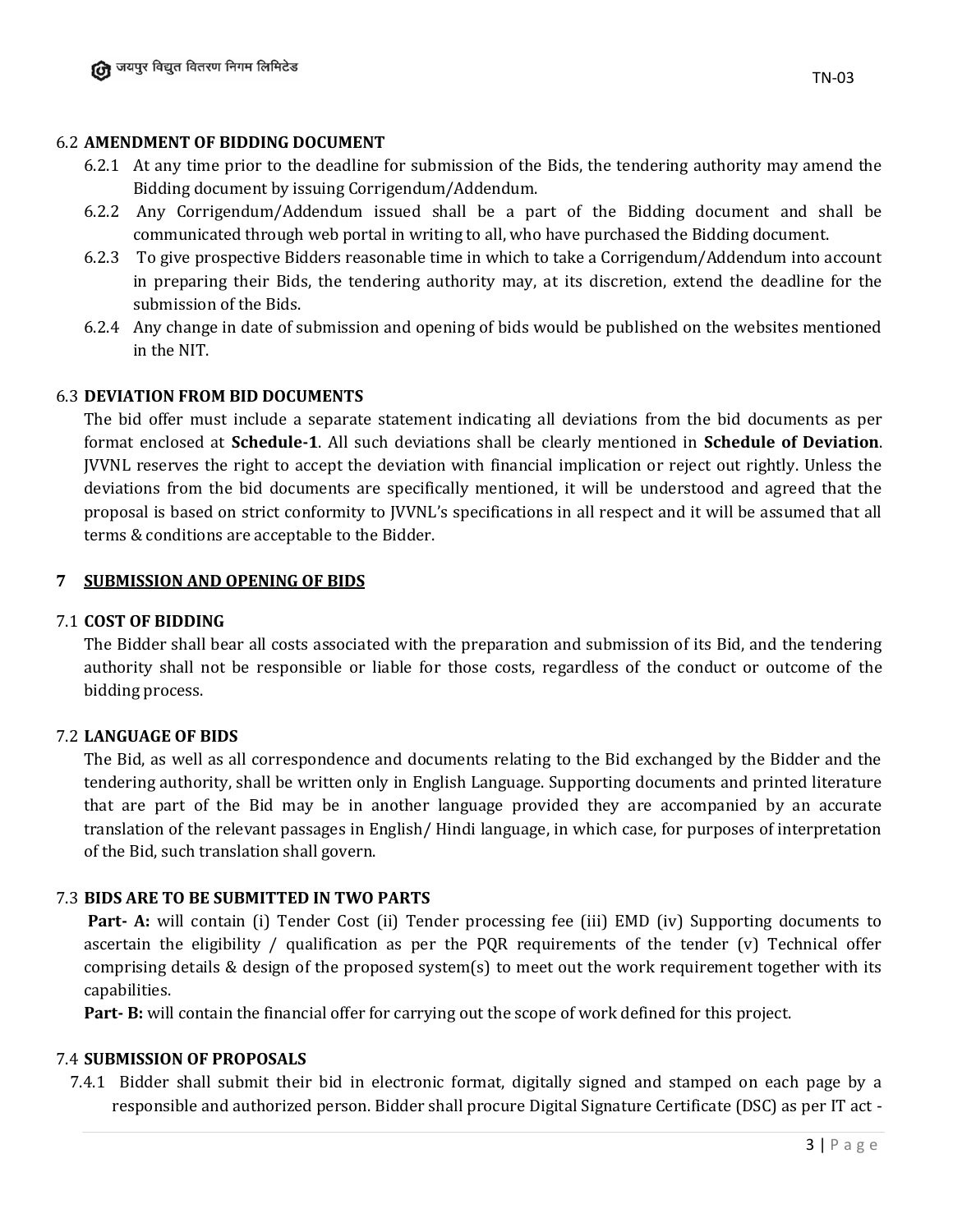2000.

7.4.2 **Physical submission of bids is not allowed.** But the bidder is required to submit original technical physical bid in hardcopy as well to the Superintending Engineer (Commercial), Jaipur Vidyut Vitran Nigam Ltd, Vidyut Bhawan, Janpath, Jaipur before opening of price bid.

### 7.5 **FILLING OF BIDS**

- 7.5.1 Tenders shall be submitted online in the electronic format attached here to and all blanks in the tender and the schedule to the specification shall be duly filled in. The completed forms, schedule(s) shall be considered as part of the contract documents in the case of successful tenderer(s).
- 7.5.2 No alteration should be made to the format of the tender specification and schedules. The tenderer must comply entirely with specification.
- 7.5.3 The tender and all accompanying documents shall be in Hindi/English Language and shall be signed digitally by a responsible and authorized person. The name, designation and authority of the signatory shall be stated in the tender.
- 7.5.4 Tender must be submitted online after signing digitally.
- 7.5.5 All additions, alterations and over-writing in the bid must be clearly signed by the signatory of the bidder otherwise bid will be summarily rejected.
- 7.5.6 The bidder must quote the prices strictly in the manner as indicated herein, failing which bid is liable for rejection. The rate/prices shall be entered in words as well as in figures. These must not contain any additions, alterations, over-writing, cuttings or corrections and any other marking which leave any room for doubt.
- 7.5.7 The Purchase Authority will not be responsible to accept any cost involved in the preparation or submission of bids.
- 7.5.8 All bids and accompanying documents shall be addressed to the Jaipur Vidyut Vitran Nigam Limited.
- 7.5.9 The tenders/quotations given in the form other than prescribed form will not be considered.
- 7.5.10 Only one representative, on submission of valid authorization of the signatory of the bid, will be allowed to be present during the opening of the bid.
- 7.5.11 The bidder shall clearly indicate the deviation such as Technical Deviation & Commercial Deviation in the prescribed format only. The deviation indicated elsewhere in the bid shall not be accepted.
- 7.5.12 The tender offer shall be submitted in time specified on [https://www.eproc.rajasthan.gov.in](https://www.eproc.rajasthan.gov.in/) in electronic format in the following manner:

7.5.12.1 **COVER – I** Fee(to be filed in pdf format)

- i. Proof of depositing EMD in cash & furnishing BG in the prescribed form as defined hereunder at Clause "Earnest Money Deposit (EMD)" i.e the receipt issued by the Accounts Officer (Cash), Jaipur on account of depositing .
- ii. Proof of submitting RISL Processing Fee i.e the acknowledgement issued by the Accounts Officer (Cash), Jaipur on account of depositing the processing fee of RISL through DD in favour of M.D, RISL payable at Jaipur.
- iii. Proof of submitting Tender document cost i.e the acknowledgement issued by the Accounts Officer (Cash), Jaipur on account of depositing tender document cost of through DD in favour of Accounts Officer (Cash), Jaipur DISCOM payable at Jaipur.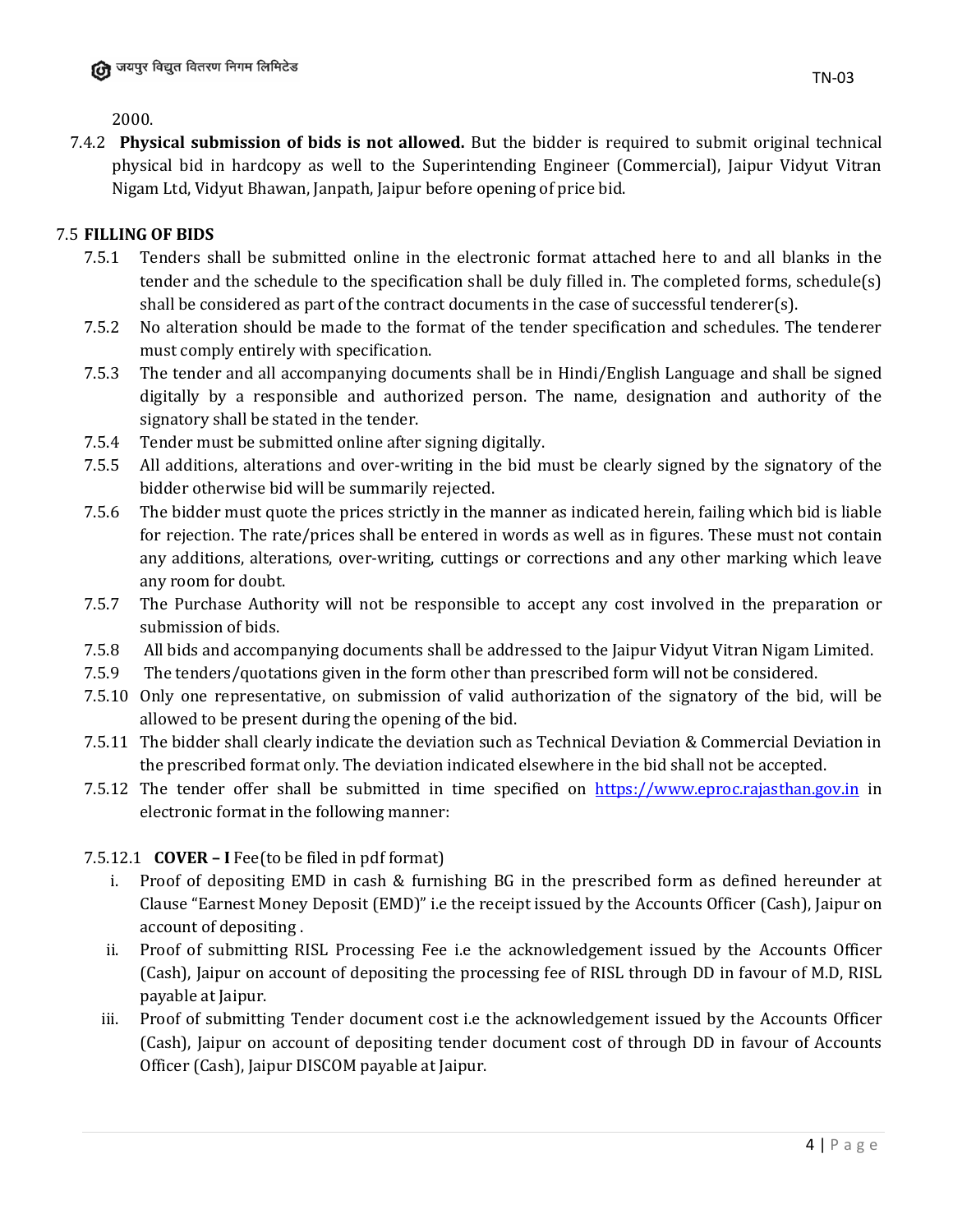# 7.5.12.2 **COVER – II** Techno- Commercial Bid (to be filed in pdf format)

In this part of bid, tenderer will have to furnish Technical Compliance For Executing this Project as per Annexure 9 (Part-A) and confirmation of commercial terms and conditions of GCC (General Conditions of Contract) and its addendum/corrigendum, if any, along with details required in various/schedules "EXCEPT THE PRICE SCHEDULE" so that the purchaser will be able to examine whether the offer submitted is technically acceptable and also confirm to our commercial terms and conditions or not.

# 7.5.12.3 **COVER – III** Financial/Price Bid/BOQ (to be filed in xls format).

The price bid is submitted in excel file of BoQ. The price bid will be opened only after being satisfied with Technical and Commercial Bid as per qualifying requirement stipulated in the Specification and bid of such qualified bidders will only be opened. The date of opening of such price Bids will be intimated in due course of time.

### 7.6 **DOCUMENTS COMPRISING THE BID**

- 7.6.1 The tender shall be accompanied with the schedules, documents mentioned in the specification.
- 7.6.2 The tender which is not accompanied by any or all mentioned schedules, documents or is accompanied by incomplete Schedules/ schedules is liable for rejection.
- 7.6.3 The purchaser may advise any bidder to furnish the documents in original or copy duly attested by Notary as the case may be for verification, in physical form on short notice of seven days.
- 7.6.4 Techno- Commercial Bid as detailed below:
- 7.6.4.1 The bidder needs to furnish full details about organization's competence, financial strength, details of experience in accordance with the QR specified in this document. The bidder must submit its proposal along with the following documents.
- 7.6.4.2 Proof of depositing EMD in the prescribed form as defined hereunder at Clause "Earnest Money Deposit (EMD)" i.e the receipt issued by the Accounts Officer (Cash), Jaipur DISCOM, Jaipur on account of depositing EMD in favour of Accounts Officer (Cash), Jaipur DISCOM, Jaipur.
- 7.6.4.3 Proof of submitting tender processing fee i.e the acknowledgement issued by the Accounts Officer (Cash), Jaipur DISCOM, Jaipur on account of depositing the processing fee of RISL through DD in favour of M.D, RISL payable at Jaipur.
- 7.6.4.4 Proof of submitting Tender document cost i.e the acknowledgement issued by the Accounts Officer (Cash), Jaipur DISCOM, Jaipur on account of depositing tender document cost through DD in favour of Accounts Officer (Cash) payable at Jaipur.
- 7.6.4.5 Cover letter on company's letter head.
- 7.6.4.6 All Annexure.
- 7.6.4.7 All Schedules.
- 7.6.4.8 Power of Attorney/Board Resolution in favor of signatory of the bid.
- 7.6.4.9 Original consortium agreement between the bidder and his collaborators or associates, if any;
- 7.6.4.10 Supporting documents to ascertain the eligibility/ qualification as per the Qualification Requirements (QR) of the tender as per details at Section III Part -I.
- 7.6.4.11 Other details as called for in the tender specification document or which the bidder may like to highlight.
- 7.6.4.12 Check lists as given in this document.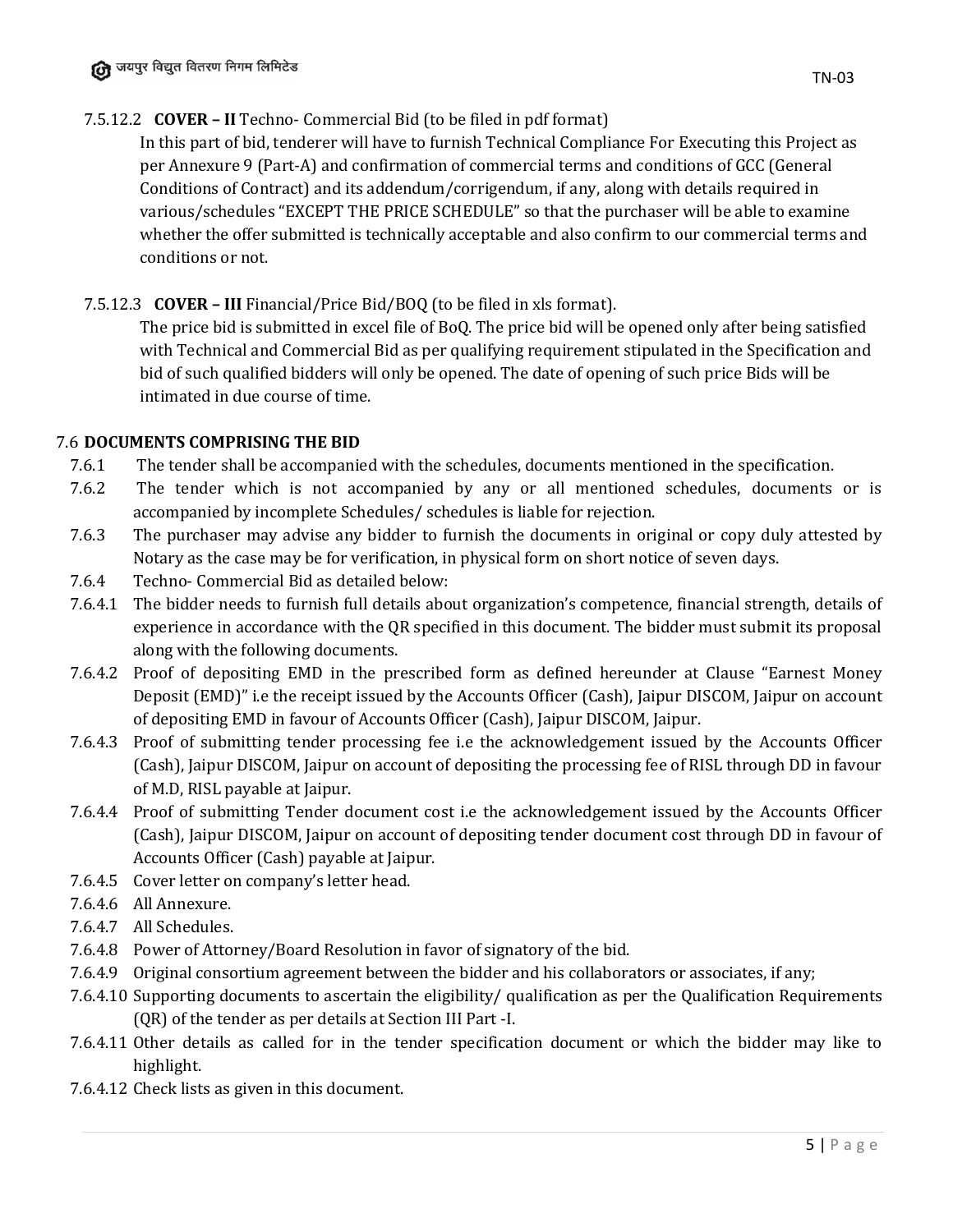- 7.6.4.13 Techno-commercial proposal shall be furnish by the bidder comprising details & design of the proposed system(s) to meet out the work requirement, together with its capabilities along with commercial terms and conditions.
- 7.6.4.14 In this part the bidder will submit full relevant documents substantiating the details provided in the annexure and schedules.
- 7.6.4.15 The bidder will substantiate details of the company in the form of Certificate of Incorporation, MoU, registration certificate or any other relevant document as the case may be.
- 7.6.4.16 Controlling offices that would be established to undertake the proposed work.
- 7.6.4.17 Project organization structure.
- 7.6.4.18 Names of the key resources that would be deployed along with their proposed position.
- 7.6.4.19 CVs of the key proposed resources as mentioned in point (xviii).
- 7.6.4.20 Audited balance sheet and P&L statement required to ascertain the qualification of turn over.
- 7.6.4.21 Copies of work order and performance report for the projects undertaken/ in hand.
- 7.6.4.22 Approach and methodology to execute the project.
- 7.6.4.23 Details of guaranteed and other reports.
- 7.6.4.24 Project implementation plan (in form of a Gantt chart).
- 7.6.4.25 Details of the system proposed; a write up on the system that would be installed / developed to meet the requirements as specified in scope of work.
- 7.6.4.26 Details of equipments, data sheets/ compliances sheets/ and hardware that would be deployed along with bill of material indicating the number and make and technical specifications.
- 7.6.4.27 Details of connectivity for the proposed network.
- 7.6.4.28 Schematic network diagram showing (sample) locations and components.
- 7.6.4.29 Schematic flow of information.
- 7.6.4.30 Schematic LAN and connectivity diagram.
- 7.6.4.31 Details of hardware for creation secured IT infrastructure.

### 7.6.5 **COVER – III for Financial/Price Bid/BOQ:** The financial proposal in excel file of BOQ.

### 7.7 **ALTERNATIVE BIDS**

Alternative bids shall not be considered at all.

### 7.8 **BID PRICES**

- 7.8.1 All the prices should be quoted only in Indian Rupees (INR) Currency.
- 7.8.2 Prices/ Rates shall be written both in words and figures. There should not be errors and/ or overwritings. Corrections/ alterations, if any, should be made clearly and initialed with dates by the authorized signatory.
- 7.8.3 The prices quoted in BOQ.xls should be inclusive of all service tax and other government levies as applicable but have to explicitly specify applicable rate of taxes in financial offer declaration (MS Word Format). These rates of applicable taxes and Govt. Levies shall be revised as and when updated.
- 7.8.4 The quantity of each component under scope mentioned in DISCOM is on average basis and may increase or decrease, however the payment shall be made as per the actual work made during the month.
- 7.8.5 The bidder will furnish the break-up of the quoted price in financial offer, indicating rate and type of each tax clearly, as per the prevailing rate on the bid date. Any statuary variation and imposing new tax by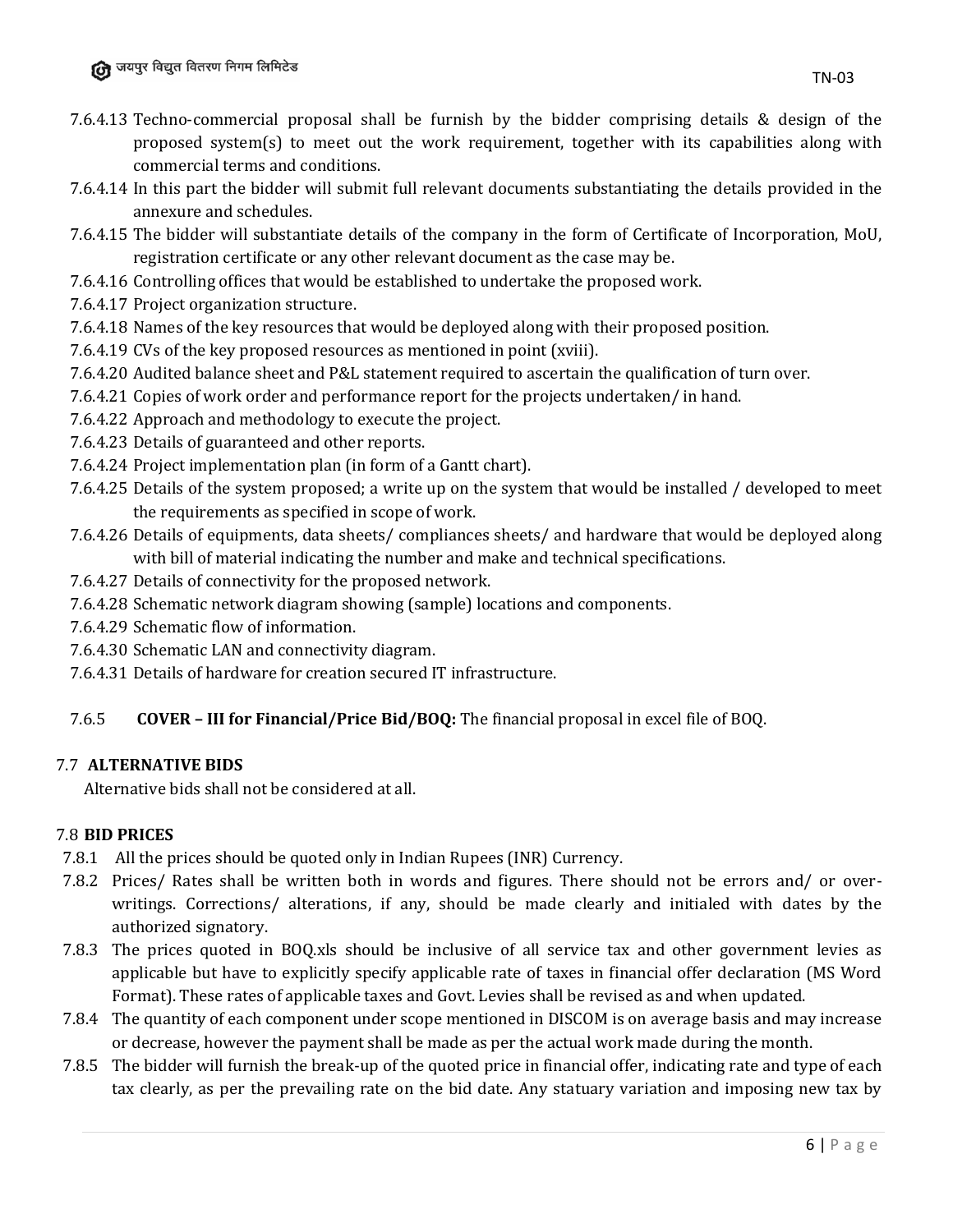government subsequently during the currency of contract shall be on JVVNL account of fee subject to submission of documentary proof of new taxes/ statuary variation.

- 7.8.6 **Duties and taxes:** Jaipur Vidyut Vitran Nigam Limited is registered under Rajasthan VAT and Central Sales Tax Act Reg No. 08372105543 and is entitled to concessional rate of Central/State sales tax as per rules in force.
- 7.8.6.1The work contract tax, Service Tax, VAT/CST, excise duty, local taxes, entry tax as applicable/ leviable on the goods procured from outside Rajasthan, levies, and other liabilities of Government, if leviable in respect of the transaction between the owner and the contractor under the contract on the date of opening of bids (commercial) shall be treated as included in the bid price and no additional payment on this account shall be paid by the purchaser.
- 7.8.6.2If Applicable , any income tax, surcharge on income tax and other corporate taxes including work contract tax, service tax and entry tax as applicable/ leviable on the goods procured from outside Rajasthan as attracted under the law, shall be deducted at source, as per the prevailing Govt. rules by payment making authority from each bill. Necessary TDS certificate shall be issued by payment making authority.
- 7.8.6.3Jaipur Vidyut Vitran Nigam Limited is a registered under Rajasthan VAT and Central Sales tax Act and is entitled to concessional rate of Central Sales Tax / State VAT as per rules in force. Necessary declaration Form 'C' or prescribed certificate for availing supply of material on concessional sales tax shall be issued by the Nigam to bidder
- 7.8.6.4Any statutory variation in existing rates of taxes /duties/ levies/charges during contractual completion period only of contract will be to Nigam' account. However, for claiming any such statutory variation, the contractor is required to furnish the documentary evidence / proof in support of the same for scrutiny and approval. Any downward variation in above rates of taxes/duties/levies will have to be passed on to the Nigam.

# 7.9 **PERIOD OF VALIDITY OF BIDS**

- 7.9.1 The submission of any bid connected with these documents and specification shall constitute an agreement that the Bidder shall have no cause of action or claim, against the owner for rejection of his bid. The owner shall always be at liberty to reject or accept any bid or bids at his sole discretion and any such action will not be called into question and the Bidder shall have no claim in that regard against the owner.
- 7.9.2 The bids shall be valid for a minimum period of 120 (One hundred twenty) days from the date of opening Part-A or 90 (Ninety) days from the date of opening of Part-B wherever is later. Bids mentioning a shorter validity period than specified are likely to be summarily rejected / ignored.
- 7.9.3 Purchaser may ask for extension in validity period. The Bidder will be at liberty to accept it or not.

# 7.10 **FORMAT AND SIGNING OF BID**

- 7.10.1 The bidder has to submit Earnest Money Deposit, Tender document fee and e-tender processing fee before opening of Technical bid as given in the NIT. The Technical bid and financial bid shall be submitted on the website https://www.eproc.rajasthan.gov.in.
- 7.10.2 All copies of the bid shall be typed or clearly hand written and shall be signed (all the pages) by a person duly authorized to sign on behalf of the bidder, in token of acceptance of all the terms and conditions of the bidding document. This authorization shall consist of a written confirmation as specified in the bidding document and shall be attached to the bid.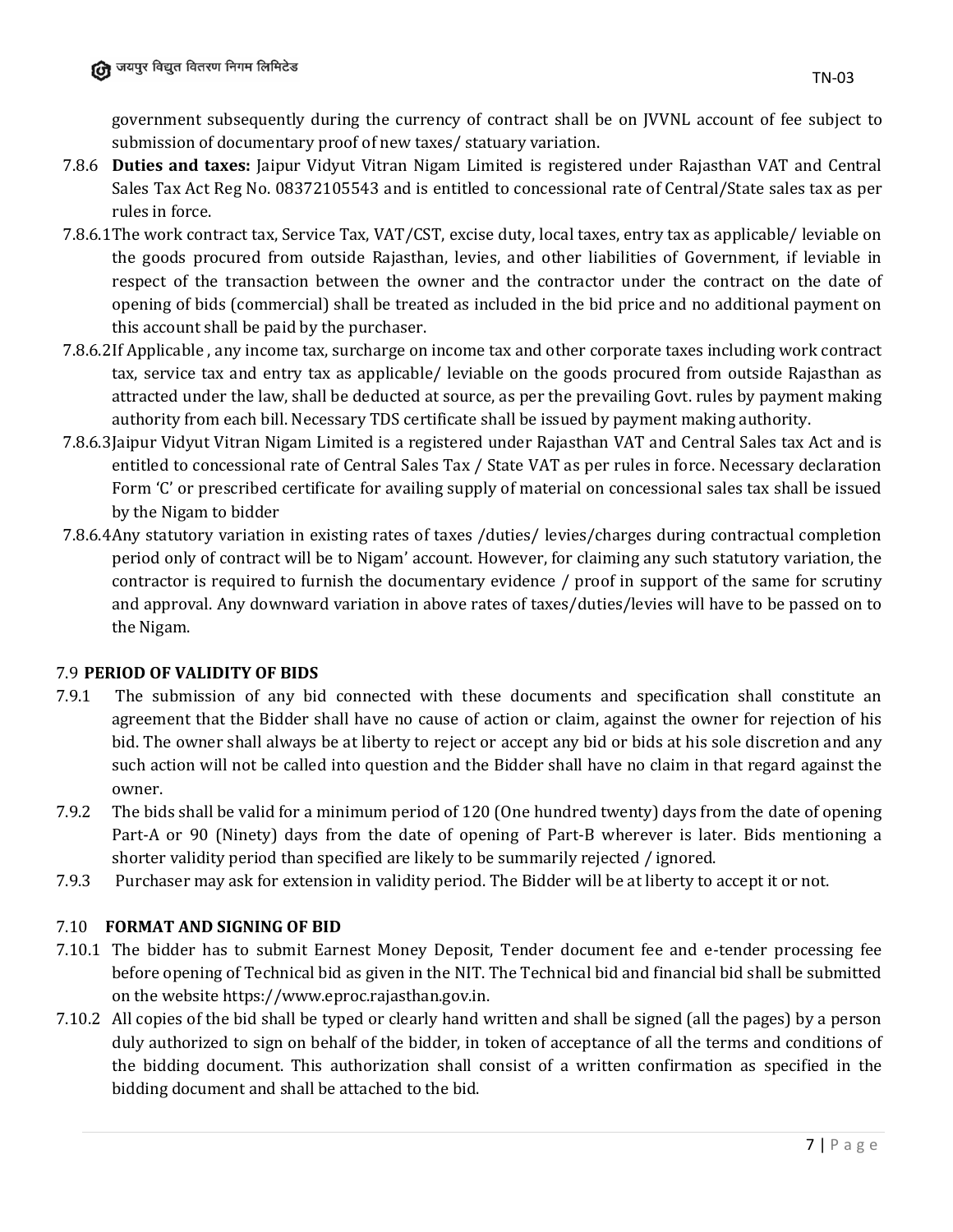7.10.3 Any amendments such as interlineations, erasures, or overwriting shall be valid only if they are signed or initialed by the authorized person signing the bid.

### 7.11 **SIGNATURE OF BIDDER**

- 7.11.1 The bid must contain the name, address and place of business of the person or persons making the bid and must be signed and sealed by the Bidder under his usual signature. The name(s) of all the persons signing should also be typed or printed below the signature.
- 7.11.2 Bid by a partnership must be furnished with full names of all partners and be signed with the partnership firm name, followed by the signature (s) and designation (s) of the authorized partner (s) or other authorized representative (s).
- 7.11.3 Bids by corporation/ company must be signed with the legal name of the corporation/ company by the President, Managing Director or by the Secretary or other person or persons authorized to bid on behalf of such corporation/company in the matter.
- 7.11.4 A bid by a person who affixes to his signature the word 'President', 'Managing Director' 'Secretary', 'Agent' or other designation without disclosing his principal will be liable to be summarily rejected.
- 7.11.5 Satisfactory evidence of authority of the person signing on behalf of the Bidder shall be furnished with the bid.
- 7.11.6 The Bidder's name stated on the proposal shall be exact legal name of the firm.
- 7.11.7 Erasures or other changes in the bid documents shall bear the initials of the person signing the bid.
- 7.11.8 Bids not conforming to the above requirements of signing shall be disqualified.

### 7.12 **DEADLINE FOR THE SUBMISSION OF BIDS**

- 7.12.1 Bids must be submitted by the bidders on the website https://www.eproc.rajasthan.gov.in at the address and no later than the date and time indicated in the NIT.
- 7.12.2 Any change in date of submission and opening of bids would also be placed on the JVVNL websites immediately. However, if the modifications in bidding document, specifications of goods and service are substantial, fresh publication of original bid inquiry may also be issued.
- 7.12.3 The tendering authority may, at its discretion, extend the deadline for the submission of bids by amending the bidding document, in which case all rights and obligations of the tendering authority and bidders previously subject to the deadline shall thereafter be subject to the deadline as extended.

### 7.13 **DELAYED/ LATE BIDS**

The tendering authority shall not consider any bid that arrives after the deadline for submission of bids as indicated in the NIT. Any bid received by the tendering authority after the deadline for submission of bids shall be declared as late and returned unopened to the Bidder.

### 7.14 **RECEIPT OF TENDERS/ BIDS**

- 7.14.1 Access to the bids is strictly restricted and will be provided only to the concerned officers of JVVNL doing the evaluation.
- 7.14.2 Bids received by modes other than submission on [https://www.eproc.rajasthan.gov.in](https://www.eproc.rajasthan.gov.in/) website will not be considered.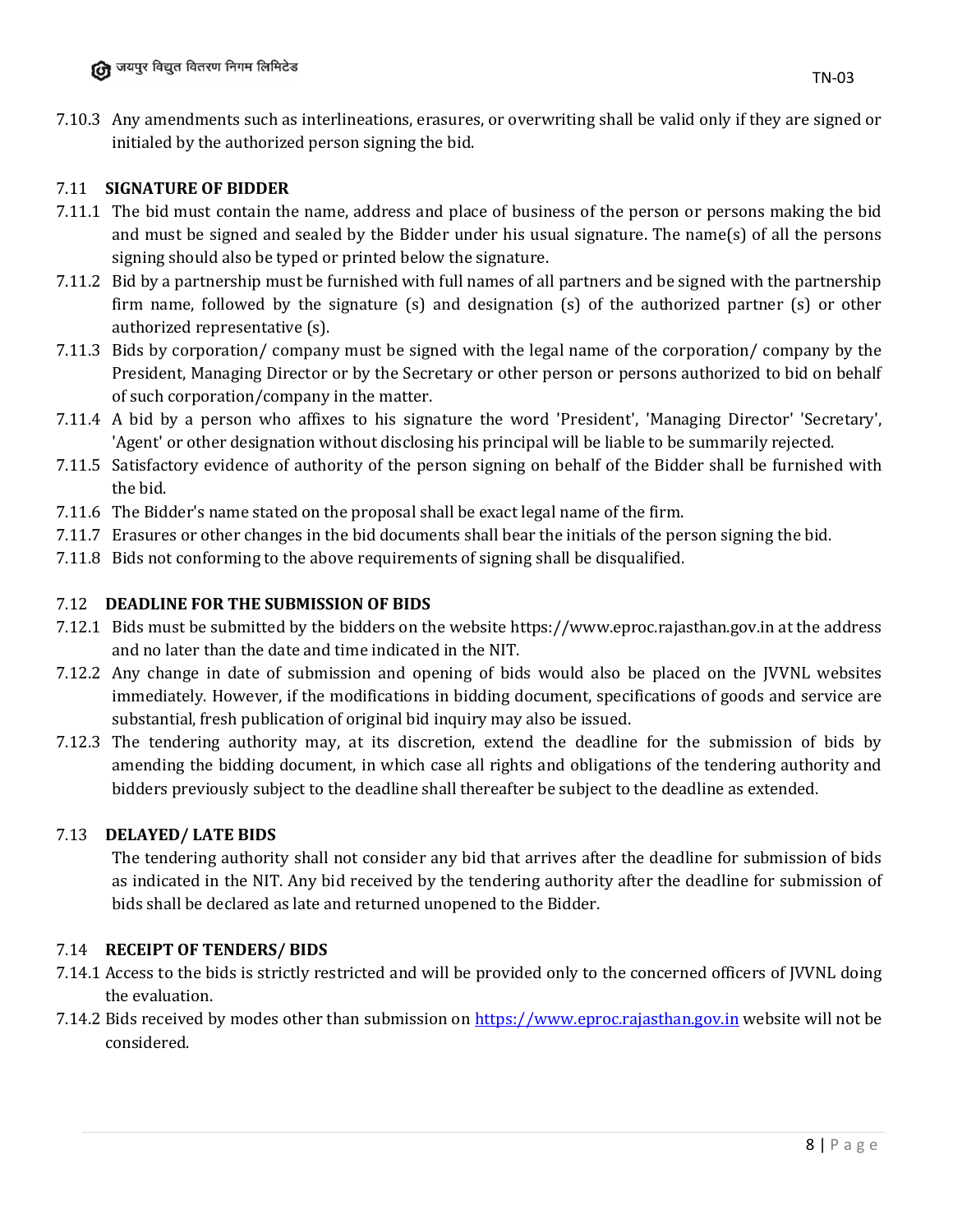### 7.15 **WITHDRAWAL, SUBSTITUTION AND MODIFICATION OF BIDS**

A Bidder may substitute or modify its bid after it has been submitted before the deadline prescribed for submission of bids as per the e-tendering process but bidder cannot withdraw his bid after submitting it once.

### 7.16 **BID OPENING**

- 7.16.1 The designated Procurement Committee will perform the bid opening, which is a critical event in the bidding process.
- 7.16.2 All the bids received up to the specified time and date in response to all the bid inquiries shall be opened by the members of the designated Procurement Committee after entering their corresponding credentials (login id and digital signatures) in the website https://www.eproc.rajasthan.gov.in at the specified place, date and time in the presence of bidders or their authorized representatives who may choose to be present.

# **8 EVALUATION AND COMPARISON OF BIDS**

# 8.1 **BID EVALUATION**

### 8.1.1 **BID OPENING**

- 8.1.1.1 All the bids received up to the specified time and date shall be opened by the members of the designated Procurement Committee after entering their corresponding credentials (login id and digital signatures) in the website [https://www.eproc.rajasthan.gov.in](https://www.eproc.rajasthan.gov.in/) at the specified place, date and time.
- 8.1.1.2 Only the bids of those bidders who are technically qualified would be eligible for Financial Bid consideration. The date and time of Financial Bid opening to the qualified bid would be intimated. The bidder whose bid is financially lowest shall be termed as the successful bid.

### 8.1.2 **EVALUATION OF TECHNO COMMERCIAL OFFER**

The evaluation of bids will be made in the following three stages:

### **1st stage: Qualification Requirement (part 'A')**

All the received bids will be evaluated first on the basis of minimum qualification requirement prescribed "Qualification Requirement" of this specification and on the basis of adherence to conditions given in this document.

The bidders who meet all the minimum requirements laid in this section shall be selected for evaluating the Technical offer. The bidders who do not qualify the QR as per section III, part 2 of this specification and other conditions, shall be considered as "not Qualified Bidder" and no further correspondence in this regard shall be entertained and no clarifications on reasons of not qualifying will be intimated.

It may be noted by the bidders that by merely meeting the qualification requirement does not mean that the bidder has been short listed for opening of financial offer.

### **2nd stage: Technical Evaluation**

Technical details submitted by the bidders would be evaluated with respect to the relevant documents substantiating the details provided in the schedules and annexure.

The approach & methodology, previous experience of the firm, overall strength and capability to handle the work as per scope of work, experience of the key professionals, details of hardware, software, functionalities and other technical aspects would be evaluated. The objective of evaluation of techno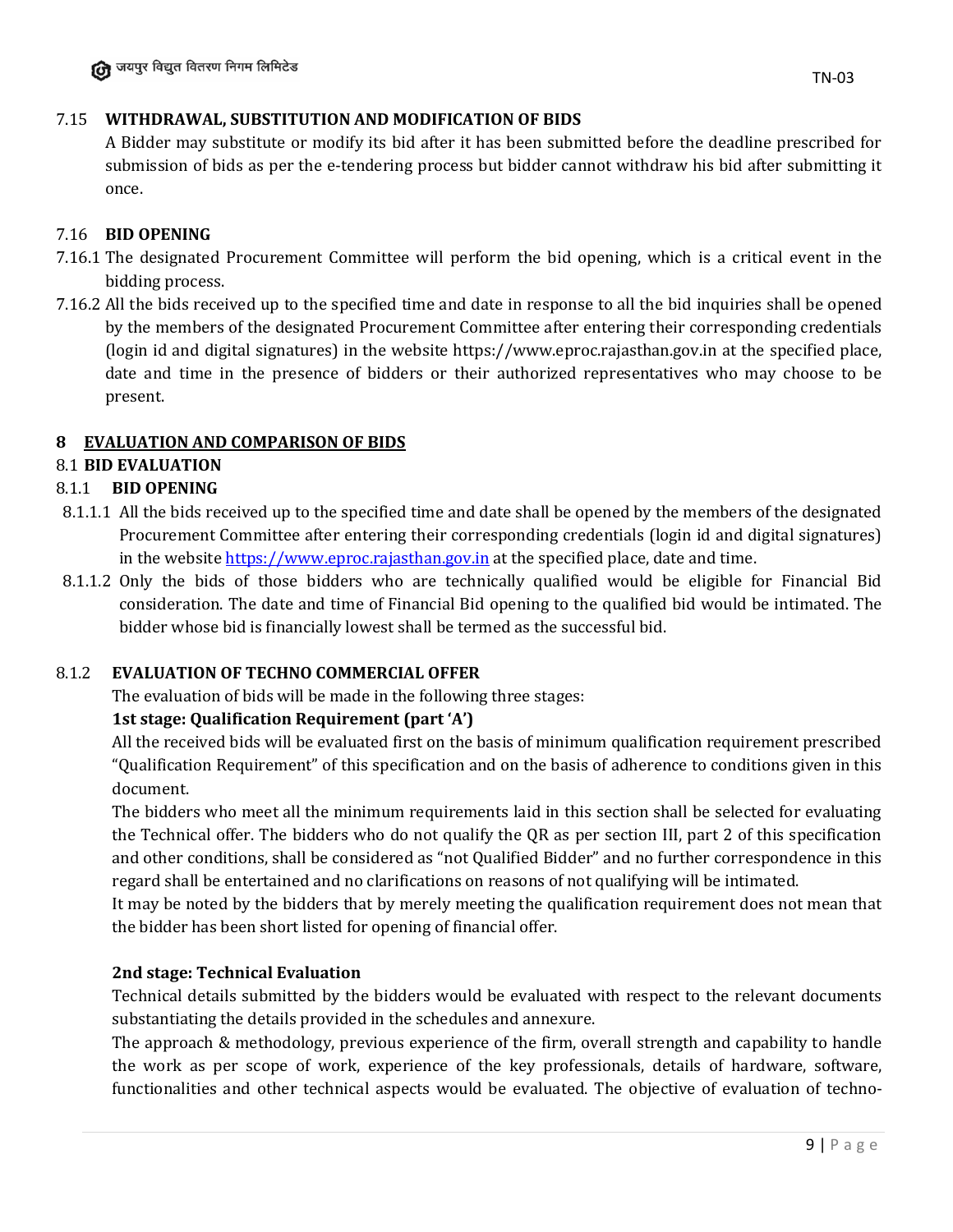commercial proposals is to ensure that the bidder has the necessary competence to execute the project successfully and timely. Broad technical evaluation criteria are defined below.

### 8.1.3 **TECHNICAL BID EVALUATION**

The tendering authority shall determine to its satisfaction whether the bidder is selected based upon an examination of the documentary evidence of the bidder's qualifications submitted by the bidder, submission of valid EMD, valid bid document and bid processing cost and techno commercial proposal, schedules and forms as specified in the bid document.

Further a responsive bid would be the one that meets the requirements of the bidding document without deviation, reservation, or omission.

### 8.2 **CONFIDENTIALITY**

- 8.2.1 Information relating to the examination, evaluation, comparison, and post qualification of bids, and recommendation of contract award, shall not be disclosed to bidders or any other persons not officially concerned with such process until publication of the Contract award.
- 8.2.2 Any attempt by a bidder to influence the tendering authority or other officials in the examination, evaluation, comparison, and post qualification of the bids or Contract award decisions shall result in the rejection of his bid.
- 8.2.3 From the time of bid opening to the time of Contract award, if any bidder wishes to contact the tendering authority on any matter related to the bidding process, he is allowed to do so in writing.

### 8.3 **CLARIFICATION OF BIDS**

- 8.3.1 The bidder is required to carefully examine the specifications and documents and fully inform himself as to all the conditions and terms matters which may in any way affect the Work or the cost thereof.
- 8.3.2 If any Bidder finds discrepancies or omissions in the specifications and documents or is in doubt as to the true meaning of any part, he shall at once request in writing for an interpretation/clarification by the owner.
- 8.3.3 The Owner, then, will issue interpretation and clarifications as he may think fit in writing. After receipt of such interpretations and clarifications, the Bidder may submit his bid but within the time and date as specified in the Invitation to Bid. All such interpretations and clarifications shall form a part of the specifications and documents, and accompany the bidder's proposal.
- 8.3.4 Verbal clarifications and information given by the owner or his employee(s) or his representative(s) shall not in any way be binding on the owner.
- 8.3.5 To assist in the examination, evaluation, comparison and post qualification of the bids, the tendering authority may, at its discretion, ask any bidder for a clarification of his bid. The tendering authority's request for clarification and the response shall be in writing.
- 8.3.6 Any clarification submitted by a bidder with regard to his bid that is not in response to a request by the tendering authority shall not be considered.
- 8.3.7 No change in the prices or substance of the bid shall be sought, offered, or permitted, except to confirm the correction of arithmetic errors discovered by the tendering authority in the evaluation of the Commercial/ Financial Bids.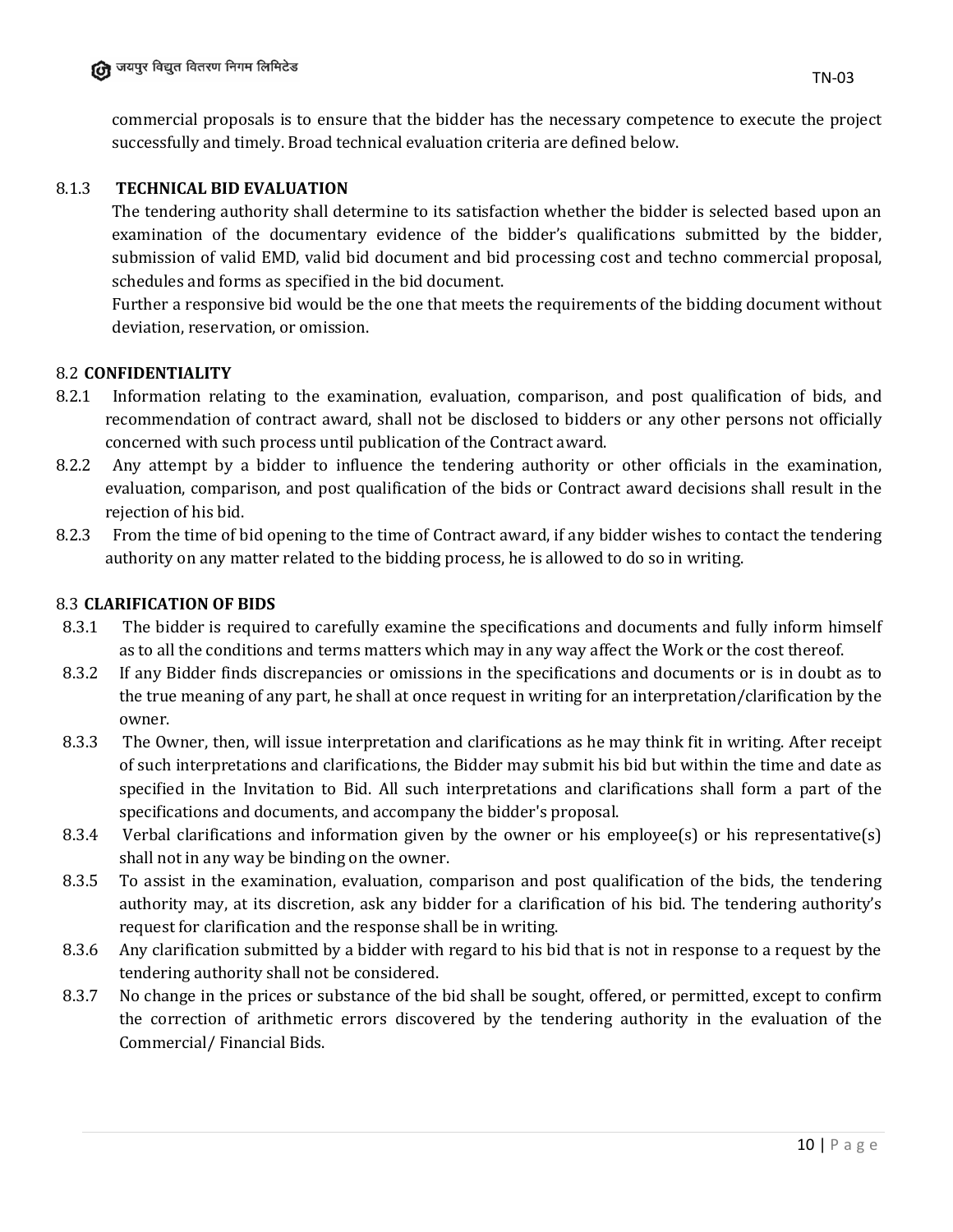#### 8.4 **DETERMINATION OF RESPONSIVENESS**

- 8.4.1 The tendering authority's determination of the responsiveness of a bid would be based on the contents of the bid itself.
- 8.4.2 A responsive bid would be the one that meets the requirements of the bidding document without deviation, reservation, or omission where: -
	- 8.4.2.1 "Deviation" is a departure from the requirements specified in the bidding document.
	- 8.4.2.2 "Reservation" is the setting of limiting conditions or withholding from complete acceptance of the requirements specified in the bidding document.
	- 8.4.2.3 "Omission" is the failure to submit part or all of the information or documentation required in the bidding document.
	- 8.4.3 A deviation, reservation, or omission is one that,
	- 8.4.3.1 If accepted, would: -
	- 8.4.3.1.1Affect in any substantial way the scope, quality, or performance of the Goods and Related Services specified in the bidding document; or
	- 8.4.3.1.2Limits in any substantial way, inconsistent with the bidding document, the tendering authority's rights or the bidder's obligations under the proposed Contract; or
	- 8.4.3.2 If rectified, would unfairly affect the competitive position of other bidders presenting responsive bids.
	- 8.4.4 The tendering authority shall examine the technical aspects of the bid in particular, to confirm that all requirements of bidding document have been met without any material deviation or reservation.
	- 8.4.5 The tendering authority shall compare all responsive bids to determine the best bid, in accordance with the provisions of this bidding document.

#### 8.5 **NON-MATERIAL NON-CONFORMITIES**

#### 8.5.1 **DEVIATION FROM BID DOCUMENTS**

8.5.1.1 The offer must have 'No Deviation' certificate as per tender document.

It is clarified that the bid should ideally be without any deviations. However if bidder opts to ask for certain deviation the same may be mentioned in the deviation sheet provided. JVVNL has right to accept or reject the deviations subject to their financial & technical implications. If deviation materially deviates the system envisaged the bid may also be rejected.

It is further clarified that:-

(I) Bidder if don't have any deviation in its bid he can sign the certificate of no deviation.

Bidder if having any deviation in its bid he can give details of all deviation in the deviation sheet. In case of deviation sought by the bidder that will be examined in two ways

**TECHNICAL DEVIATION:** Whether the deviation will affect the specification, if so the bid may be declared not responsive.

**COMMERCIAL DEVIATION:** The financial implication of each deviation will be worked out and that will be loaded to bidder's quoted price while comparing with other bidders.

- 8.5.1.2 If the bidder has certain deviations, such deviations may or may not be accepted on its merit subject to financial and technical implications.
- 8.5.1.3 The bid must include a separate statement indicating all deviations from the bid documents as per format enclosed in tender document.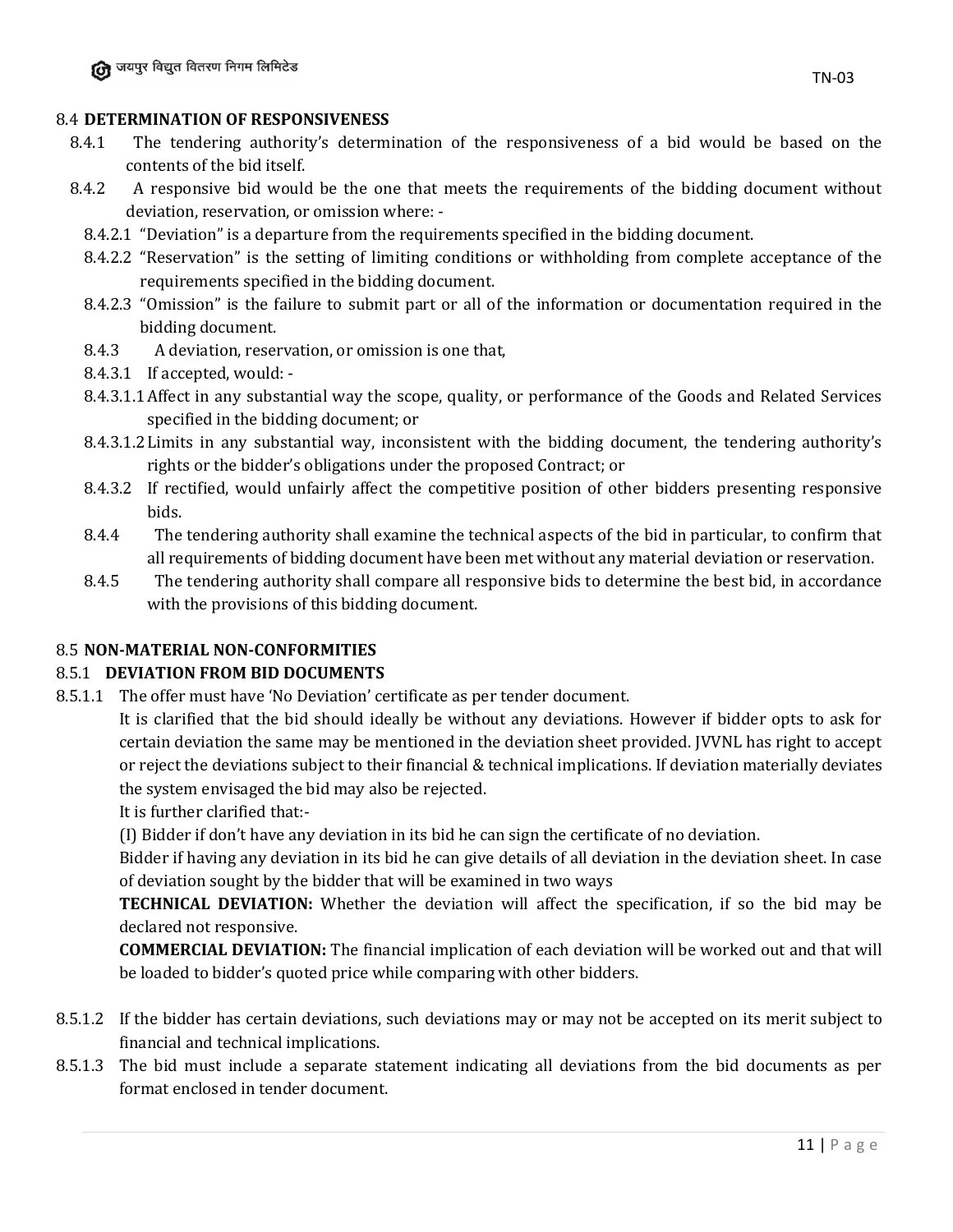All such deviations must be clearly mentioned in Schedule of Deviation.

### 9 **CLARIFICATION OR MODIFICATION OF BIDS**

In the course of evaluation and comparison of bids, JVVNL may ask bidders individually for clarification, in writing. No change in the substance of the bid shall be permitted except as required to confirm the correction of any typographical error. JVVNL may modify Part-B of bid document even after opening of Part-A.

### **10 REVISED FINANCIAL OFFER**

Before opening of original financial offer, JVVNL reserves the rights to ask the bidders probably only to the shortlisted bidders to furnish revised sealed financial offer, instead of opening the original financial offer, on account of any scope changes to be incorporated in the specifications subsequent to the opening of part A. Under such circumstances the original financial offer will not be considered and will be superseded by the revised financial offer.

### **11 OPENING OF PART B BID**

The date and time for opening Part-B Financial Offer will be intimated to the bidders, short-listed by JVVNL in due course. Part-B bid of the bidders, not short-listed shall not be opened and shall be returned to such bidders. Short-listed bidders or their representatives may attend Part-B bid opening.

### **12 SIGNING OF AGREEMENT**

The successful bidder will, on receipt of Letter of award from JVVNL enter into a contract with JVVNL by jointly signing an agreement. The draft of the agreement based on the terms sheet, detailed in Section-II and Section-III will be forwarded to the successful bidder for execution. The agreement will be executed within fifteen days thereafter. The person to sign the agreement must be duly authorized by the Bidding entities.

### 13 **REJECTION OF BIDS**

The bid may be considered as rejected /non-responsive on account of the any of following reasons:

- 13.1 Any action on the part of the bidder to revise the rates/prices and modification in technical or commercial substance of original offer, at their own.
- 13.2 Submission of any supplementary information unless & otherwise asked for at his own instance after the opening of the Bid may result in rejection of the Bid and also debar him from submission of Bid to the purchaser at least for one year.
- 13.3 The owner reserves the right to accept or reject any bid on the established background, and to cancel the bidding process and reject all bids at any time prior to award of contract, without thereby incurring any liability to the affected bidder or bidders or any obligation to inform the affected bidder or bidders of the grounds for the owner's action.
- 13.4 In case of bidder not furnishing the desired information in the desired format the bid/offer may be rejected/non-responsive.
- 13.5 In case of bidder not adhering to the format of financial offer given with this document the bid / offer may be rejected / non-responsive.
- 13.6 In case of any noting with financial offer comprising any supplementary statement or discount or any condition the bid / offer may be rejected / non-responsive.
- 13.7 In case of any misapprehension at bidder level which consequent to wrong price bidding , JVVNL reserve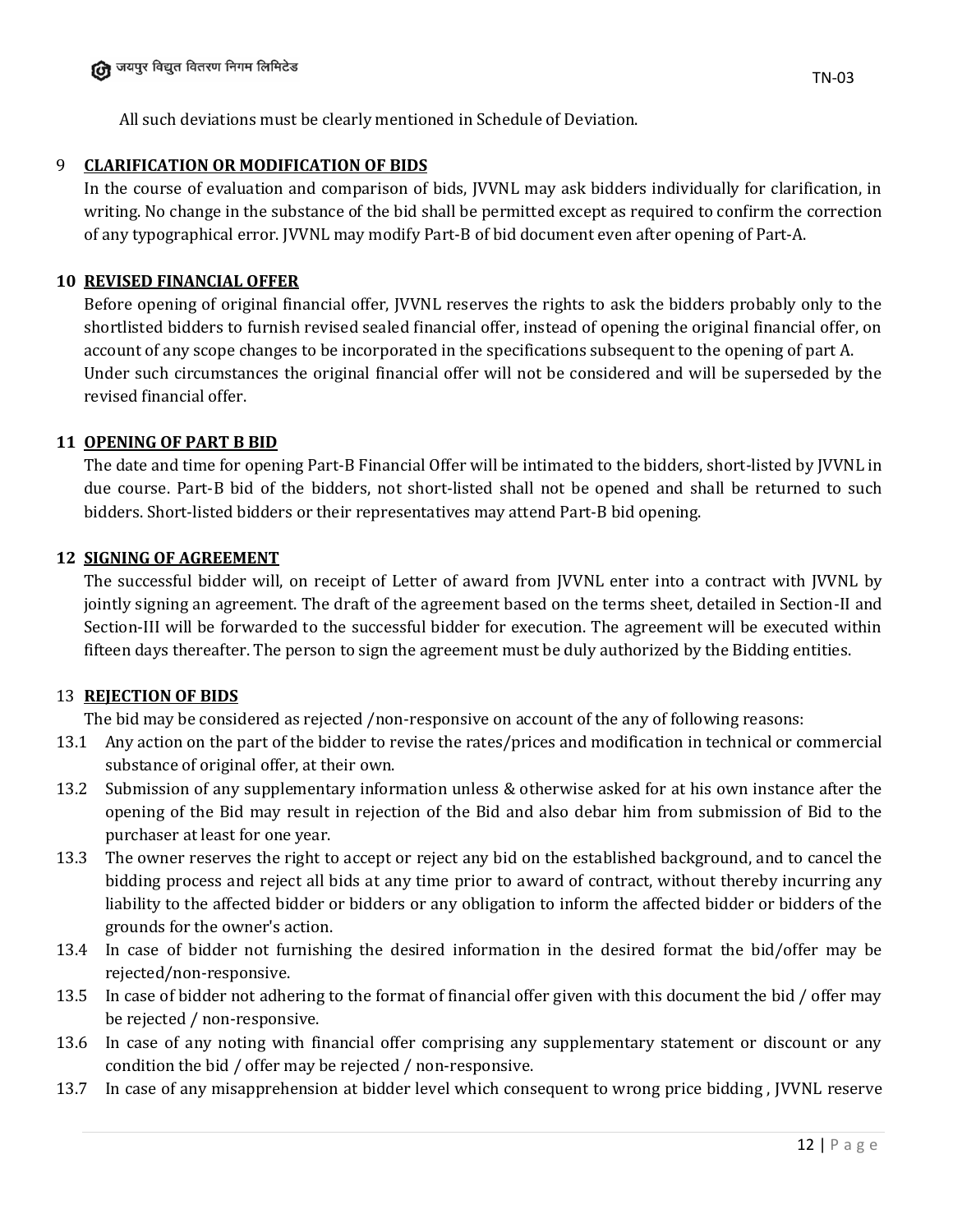the right to reject the bid or take necessary loading / unloading to arrive the correct price as per perception of JVVNL / tender specification. Accordingly the bidders are advised to ask to clarify about any mis-apprehension before bidding. No excuse shall be considered in this regard.

- 13.8 The zero priced or null value price bid / bid component, offer may be rejected /considered nonresponsive.
- 13.9 The Bidder has been disqualified from any other DISCOM for any violation of code of conduct.
- 13.10 In case of bidder not furnishing the desired information in the desired format the bid/offer may be rejected/non-responsive.
- 13.11 In case of bidder not able to produce the original certificate as asked by Procurement Committee, the bid/offer may be rejected/non-responsive.
- 13.12 In case of bidder not adhering to the format of financial offer given with this document the bid / offer may be rejected / non-responsive.
- 13.13 In case of any foot note or explanatory statement in the financial offer the bid/offer may be rejected/nonresponsive.
- 13.14 Does not meet the minimum eligibility criteria as mentioned in the bidding document.
- 13.15 During validity of the bid or its extended period, if any, increases his quoted prices.
- 13.16 Has imposed conditions in his bid.
- 13.17 Has made misleading or false representations in the forms, statements and attachments submitted in proof of the eligibility requirements.
- 13.18 Has been terminated or suspended from work under any contract with a government department of India and their performance guarantee/ security forfeited due to violation of terms. If bidder hides any facts in this regard an appropriate action shall be taken and EMD shall be forfeited.
- 13.19 Has submitted bid which is not accompanied by required documentation and Earnest Money Deposit (EMD).
- 13.20 Who is found to canvass, influence or attempt to influence in any manner for the qualification or selection process, including without limitation, by offering bribes or other illegal gratification shall be disqualified from the process at any stage.

**NOTE:** Bidders may specifically note that while processing the bid documents, if it found expressly or implied, that some bidders may have compounded in any manner whatsoever or otherwise joined to form a cartel resulting in delay/ holding up the processing of bids then the bidders so involved are liable to be disqualified for the contract as well as for a further period of two years from participation in any of the bids floated by any department, Govt. of Rajasthan. It may also be clarified that if need arises then Tendering authority would go in for appointment of outside party(s) to undertake the work under the captioned bid.

### **14 FINANCIAL BID EVALUATION**

Bids of those bidders who have been determined as technically qualified would be opened and compared. The lowest quoted bid on the basis of Total Quoted price would be declared as successful bid.

### **15 AWARD OF CONTRACT**

### 15.1 **ACCEPTANCE OF THE TENDER/BID AND NOTIFICATION OF AWARD**

15.1.1 Prior to the expiration of the period of bid validity, the tendering authority shall notify the successful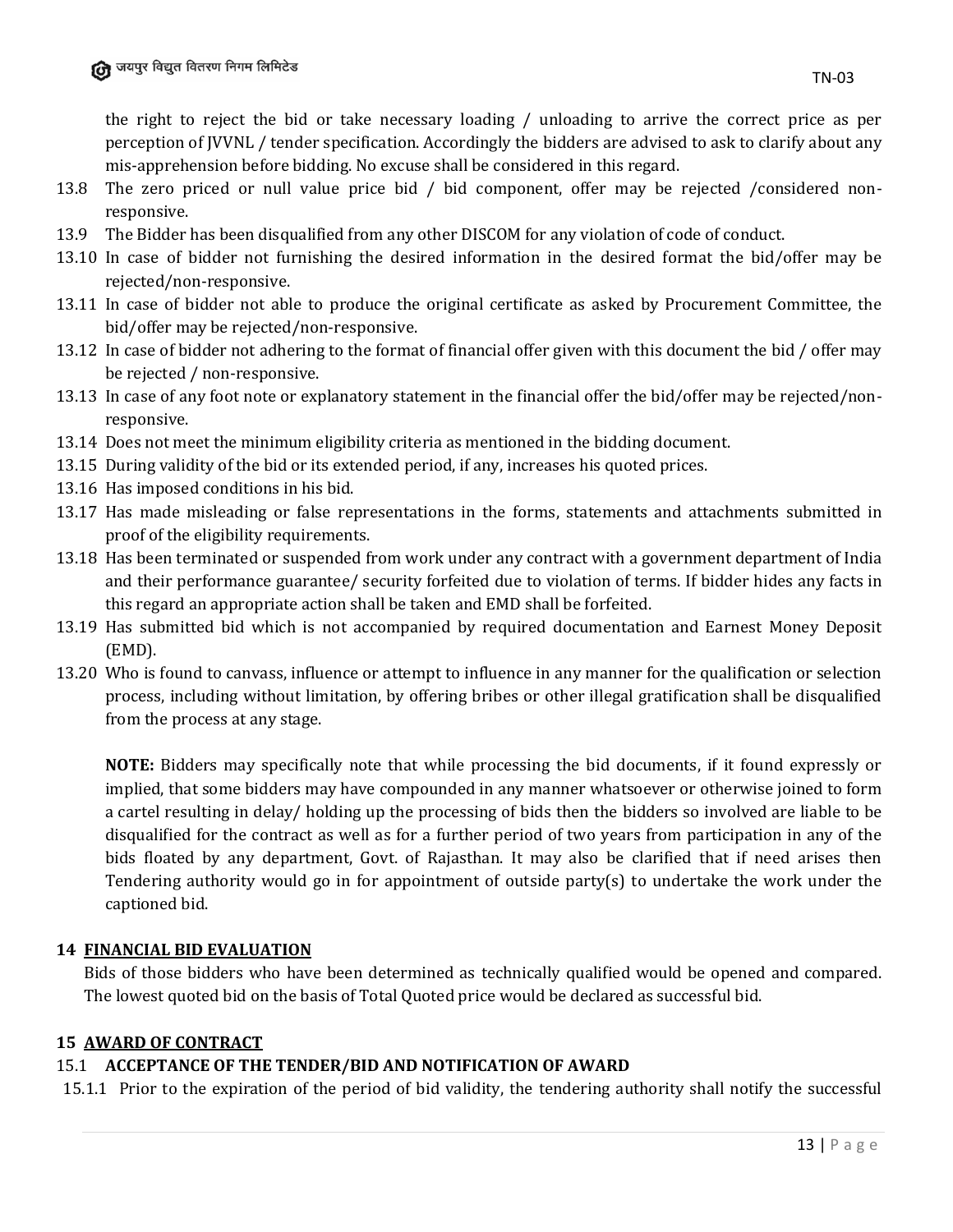- 15.1.2 The tendering authority shall award the Contract to the bidder whose offer has been determined to be substantially responsive and having lowest price.
- 15.1.3 Decision on bids shall be taken within original validity period of offers which shall be kept up to 90 days from the date of opening of financial bids. If the decision on acceptance or rejection of a bid cannot be taken within the original bid validity period due to unavoidable circumstances, all the bidders shall be requested to extend validity period of their bids up to a specified date.
- 15.1.4 As soon as a bid is accepted by the tendering authority, its written intimation would be sent to the concerned bidder. If the issuance of formal Work Order is likely to take time, a Letter of Intent (LOI) may be sent in the meanwhile. In the same intimation the bidder may be asked to execute an agreement in prescribed format on a non-judicial stamp of prescribed value and deposit the amount of prescribed performance security deposit within 15 days from the date of issue of acceptance.
- 15.1.5 The acceptance of an offer is complete as soon as the letter of communication is posted to the correct address of the bidder.
- 15.1.6 The acceptance of the bid shall also be placed on website of JVVNL for general information to all.
- 15.1.7 The EMD of the bidders whose bids could not be accepted shall be refunded soon after the agreement with the successful bidder is executed and his performance security deposit is obtained. Until a formal Contract is prepared and executed, the notification of award shall constitute a binding Contract.

### 15.2 **SIGNING OF CONTRACT**

- 15.2.1 The successful bidder will, on receipt of Letter of award from DISCOM enter into a contract with DISCOM by jointly signing an agreement.
- 15.2.2 The draft of the agreement based on the terms sheet, detailed in Section-II and Section-III will be forwarded to the successful bidder for execution.
- 15.2.3 The agreement will be executed within fifteen days thereafter. The person to sign the agreement must be duly authorized by the Bidding entities.

# 15.3 **RESERVATION OF RIGHTS**

- 15.3.1 To take care of unexpected circumstances, DISCOM shall reserve the rights for the following:
- 15.3.1.1 Extend the closing date for submission of the bid proposals.
- 15.3.1.2 Amend the bidding requirements at any time prior to the closing date, with the amendment being notified to prospective bidders.
- 15.3.1.3 Allow a bidder to change its Technical proposal if the same opportunity is given to all bidders.
- 15.3.1.4 To reject any bid on established grounds.
- 15.3.1.5 Terminate or abandon the bidding procedure or the entire project whether before or after the receipt of bid proposals.
- 15.3.1.6 Seek the advice of external consultants to assist JVVNL in the evaluation or review of proposals.
- 15.3.1.7 Make enquiries of any person, company or organization to ascertain information regarding the bidder and its proposal.
- 15.3.1.8 Reproduce for the purposes of the procedure the whole or any portion of the proposal despite any copyright or other intellectual property right that may subsist in the proposal.
- 15.3.1.9 **Note:** Direct or indirect canvassing on the part of the bidder or his representative would be a disqualification.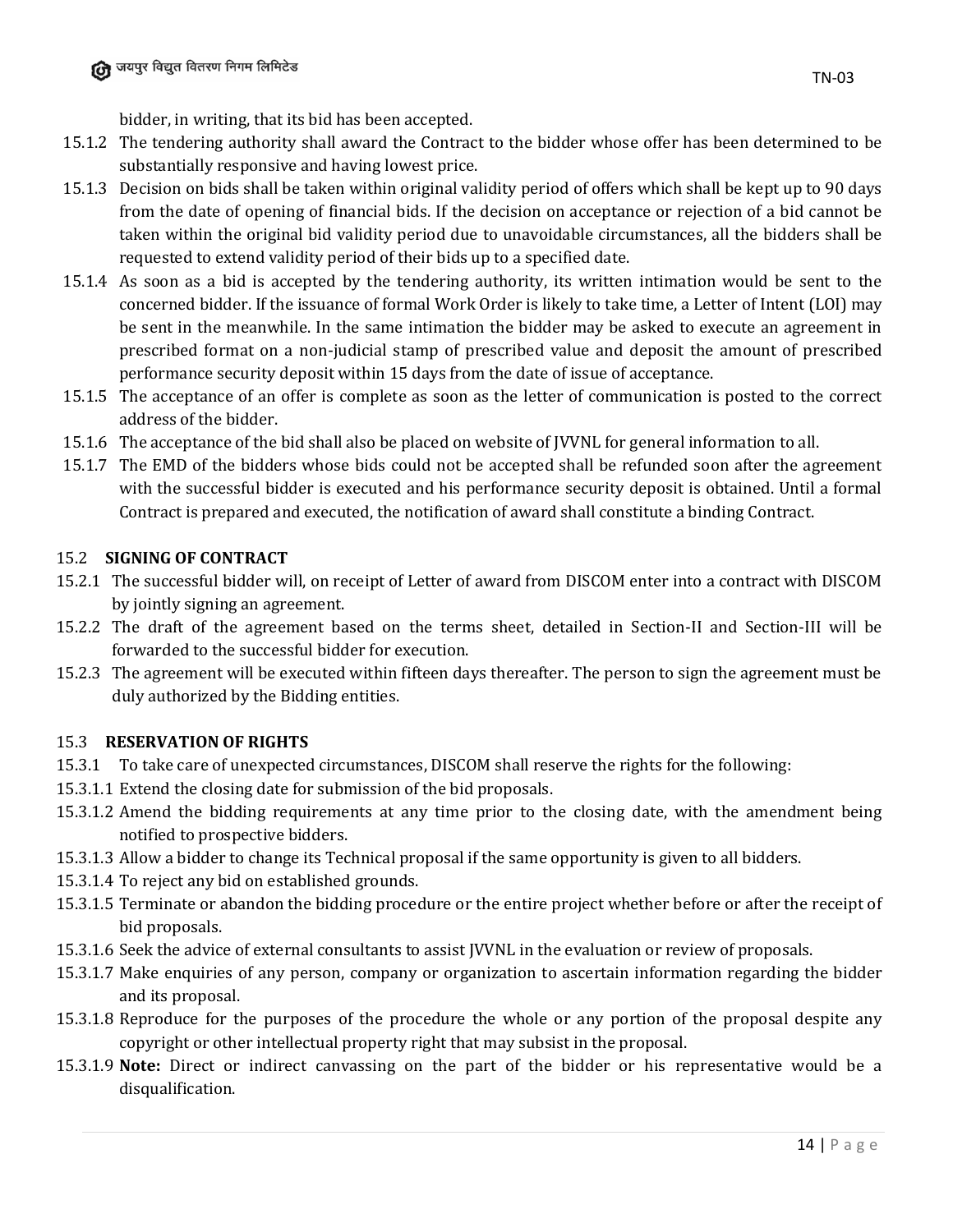### 15.4 **CORRECTION OF ERRORS, AND OMMISSIONS**

- 15.4.1 If there is a discrepancy between the unit price and the total price that is obtained by multiplying the unit price and quantity, the unit price shall prevail and the total price shall be corrected, unless in the opinion of the Discom there is an obvious misplacement of the decimal point in the unit price, in which case the total price as quoted shall govern and the unit price shall be corrected;
- 15.4.2 If there is an error in a total corresponding to the addition or subtraction of subtotals, the subtotals shall prevail and the total shall be corrected; and
- 15.4.3 If there is a discrepancy between words and figures, the amount in words shall prevail. However, where the amount expressed in words is related to an arithmetic error, the amount in figures shall prevail subject to (1) and (2) above.
- 15.4.4 If there is a discrepancy between percentage and figures related to various taxes or levies, the percentage shall prevail over figure mentioned. However, where the amount expressed in percentage is related to an arithmetic error, the amount in figures shall prevail subject to (1) and (2) above. It should also be noted that at time of payment against, the prevailing tax/levy rates will be used as on the date of approval of payment.

### **16 RE-INVITATION OF TENDERS/ BIDS**

Re-invitation of bids would generally be avoided by the tendering authority. However, in case, higher prices than prevalent market rates have been received in the bidding process or considerable changes in specifications, terms and conditions are required to be made as a result of discussion in pre-bid conference or otherwise, re-invitation of bids shall be done.

### **17 GENERAL**

- 17.1 Only one bid will be accepted against cost of specification paid. This specification is not transferable. The cost of specification will not be refunded under any circumstances.
- 17.2 The bidder shall treat the details of the specification and other Bid documents as private and confidential and shall not reproduce without the written authorization of the JVVNL.
- 17.3 The JVVNL does not bind itself to accept the lowest or any bid or any part of the bid and shall not assign any reason(s) for the rejection of any bid or a part thereof.
- 17.4 The fact of submission of bid to the JVVNL shall be deemed to constitute an agreement between the bidder and JVVNL whereby such bid shall remain open for acceptance by the JVVNL and Bidder shall not have option to withdraw his offer, impair or derogate the same. If the Bidder is notified during the period of validity of bid that his bid is accepted by the JVVNL, he shall be bound by the terms of agreement constituted by his bid and such acceptance thereof by the JVVNL, until formal contract of the same bid has been executed between him and the JVVNL in replacement of such agreement.
- 17.5 The successful bidder will have to execute the contract agreement for the proper fulfillment of the contract. In case of ambiguous or contradictory terms and conditions mentioned in the bid, interpretations as may be advantageous to JVVNL may be taken, if satisfactory clarification is not furnished within the prescribed period.
- 17.6 JVVNL will not be responsible for any cost or expenses incurred by the bidder in connection with preparation or submission of bids.
- 17.7 Telex, Telegraphic or Fax bids shall not be acceptable.